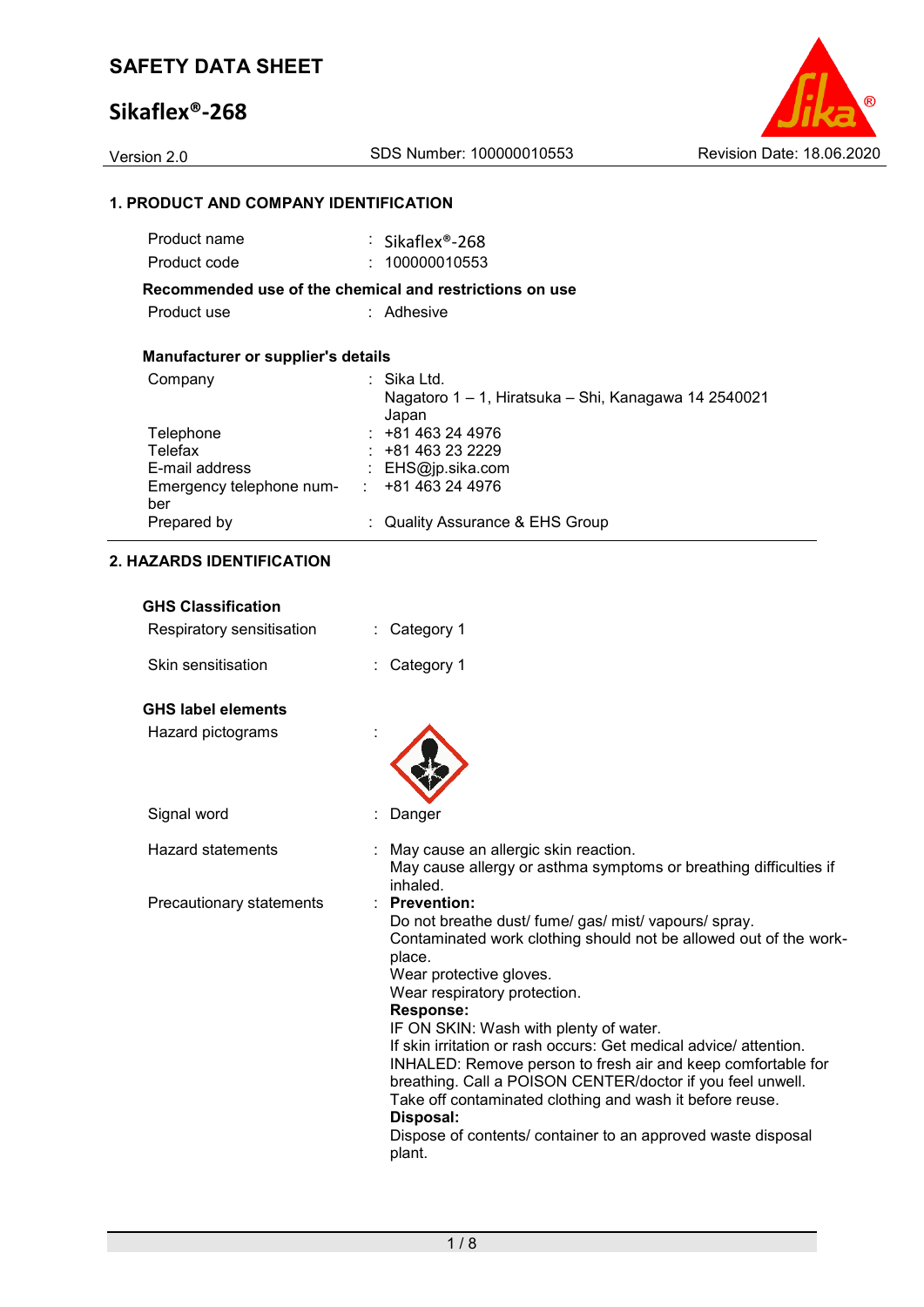## **Sikaflex®-268**



**Other hazards which do not result in classification** None known.

### **3. COMPOSITION/INFORMATION ON INGREDIENTS**

Substance / Mixture : Mixture

### **Hazardous components**

| Chemical name                       | CAS-No.   | Concentration (%) | ENCS/ISHL |
|-------------------------------------|-----------|-------------------|-----------|
|                                     |           |                   | number    |
| 4,4'-methylenediphenyl diisocyanate | 101-68-8  | $>= 0.1 - 5.1$    | 4-118     |
| Carbon black                        | 1333-86-4 | $>=10 - 520$      |           |

### **4. FIRST AID MEASURES**

| General advice                                                    | : Move out of dangerous area.<br>Consult a physician.<br>Show this safety data sheet to the doctor in attendance.                                               |
|-------------------------------------------------------------------|-----------------------------------------------------------------------------------------------------------------------------------------------------------------|
| If inhaled                                                        | : Move to fresh air.                                                                                                                                            |
| In case of skin contact                                           | Consult a physician after significant exposure.<br>: Take off contaminated clothing and shoes immediately.<br>Wash off with soap and plenty of water.           |
| In case of eye contact                                            | If symptoms persist, call a physician.<br>: Remove contact lenses.<br>Keep eye wide open while rinsing.                                                         |
| If swallowed                                                      | If eye irritation persists, consult a specialist.<br>: Clean mouth with water and drink afterwards plenty of water.<br>Do not give milk or alcoholic beverages. |
| Most important symptoms<br>and effects, both acute and<br>delayed | Never give anything by mouth to an unconscious person.<br>$:$ sensitising effects<br>Asthmatic appearance<br>Allergic reactions                                 |
| Notes to physician                                                | See Section 11 for more detailed information on health effects<br>and symptoms.<br>: Treat symptomatically.                                                     |

### **5. FIREFIGHTING MEASURES**

| Suitable extinguishing media                                                            | : Use extinguishing measures that are appropriate to local cir-                                                         |
|-----------------------------------------------------------------------------------------|-------------------------------------------------------------------------------------------------------------------------|
| Hazardous combustion prod-                                                              | cumstances and the surrounding environment.                                                                             |
| ucts                                                                                    | : No hazardous combustion products are known                                                                            |
| Specific extinguishing meth-<br>ods<br>Special protective equipment<br>for firefighters | : Standard procedure for chemical fires.<br>$\therefore$ In the event of fire, wear self-contained breathing apparatus. |

### **6. ACCIDENTAL RELEASE MEASURES**

| Personal precautions, protec- | $\therefore$ Use personal protective equipment. |
|-------------------------------|-------------------------------------------------|
| tive equipment and emer-      | Deny access to unprotected persons.             |
| gency procedures              |                                                 |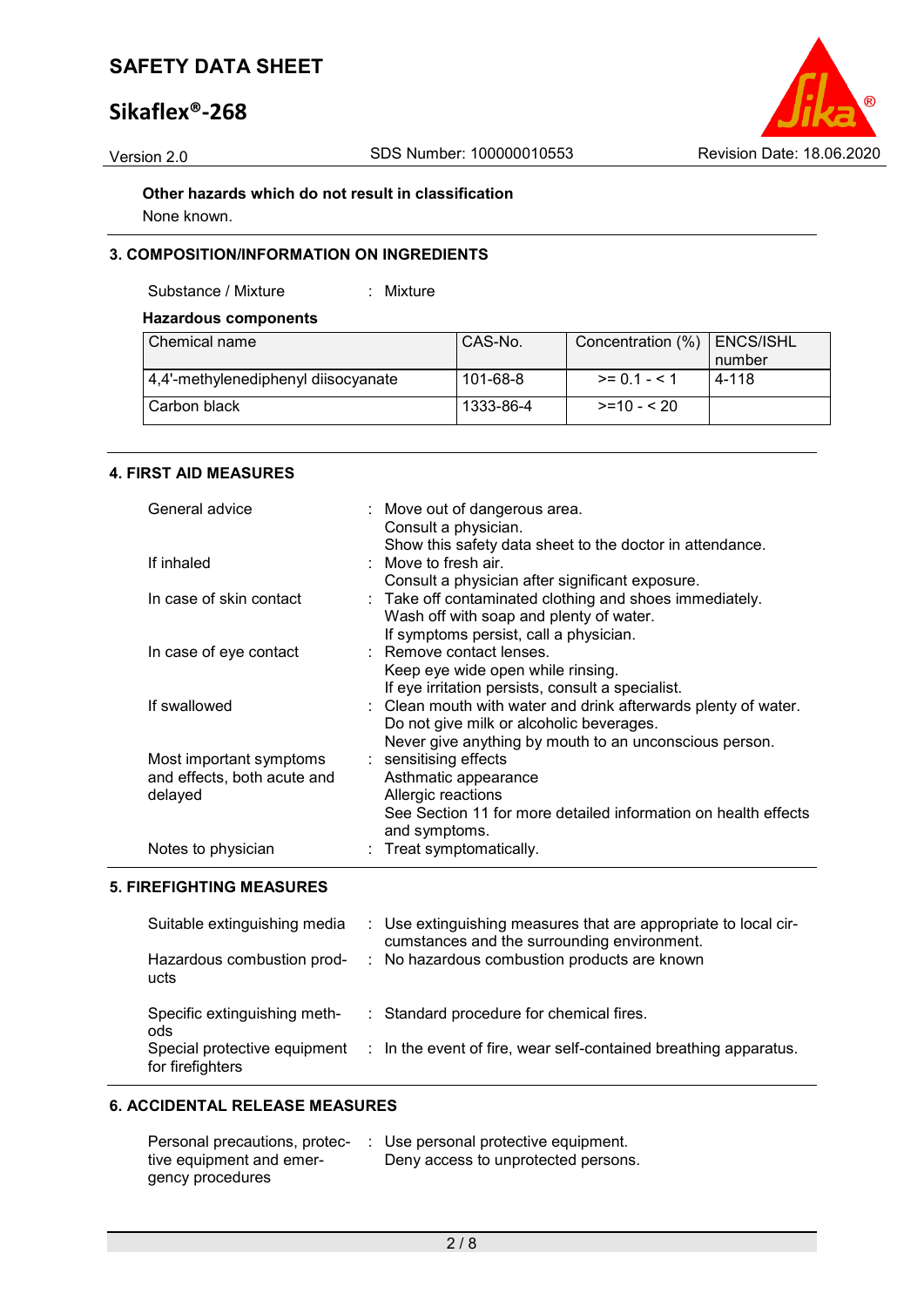## **Sikaflex®-268**



| Version 2.0                                              | SDS Number: 100000010553                                                                                                                                       | <b>Revision Date: 18.06.2020</b> |
|----------------------------------------------------------|----------------------------------------------------------------------------------------------------------------------------------------------------------------|----------------------------------|
| Environmental precautions                                | : Do not flush into surface water or sanitary sewer system.<br>If the product contaminates rivers and lakes or drains inform<br>respective authorities.        |                                  |
| Methods and materials for<br>containment and cleaning up | Soak up with inert absorbent material (e.g. sand, silica gel,<br>acid binder, universal binder, sawdust).<br>Keep in suitable, closed containers for disposal. |                                  |

### **7. HANDLING AND STORAGE**

**Handling**

| .<br>Advice on protection against        | : Normal measures for preventive fire protection.                                                                                                                                                                                                                                                                                                                                                                                                                                                                                                                                      |
|------------------------------------------|----------------------------------------------------------------------------------------------------------------------------------------------------------------------------------------------------------------------------------------------------------------------------------------------------------------------------------------------------------------------------------------------------------------------------------------------------------------------------------------------------------------------------------------------------------------------------------------|
| fire and explosion                       |                                                                                                                                                                                                                                                                                                                                                                                                                                                                                                                                                                                        |
| Advice on safe handling                  | : Do not breathe vapours or spray mist.<br>Avoid exceeding the given occupational exposure limits (see section<br>8).<br>Do not get in eyes, on skin, or on clothing.<br>For personal protection see section 8.<br>Persons with a history of skin sensitisation problems or asthma, al-<br>lergies, chronic or recurrent respiratory disease should not be em-<br>ployed in any process in which this mixture is being used.<br>Smoking, eating and drinking should be prohibited in the application<br>area.<br>Follow standard hygiene measures when handling chemical prod-<br>ucts |
| Avoidance of contact<br>Hygiene measures | $:$ No data available<br>: Handle in accordance with good industrial hygiene and safety prac-<br>tice.<br>When using do not eat or drink.<br>When using do not smoke.<br>Wash hands before breaks and at the end of workday.                                                                                                                                                                                                                                                                                                                                                           |
| <b>Storage</b>                           |                                                                                                                                                                                                                                                                                                                                                                                                                                                                                                                                                                                        |
| Conditions for safe storage              | : Keep container tightly closed in a dry and well-ventilated place.<br>Store in accordance with local regulations.                                                                                                                                                                                                                                                                                                                                                                                                                                                                     |
| Materials to avoid                       | : No special restrictions on storage with other products.                                                                                                                                                                                                                                                                                                                                                                                                                                                                                                                              |

### **8. EXPOSURE CONTROLS/PERSONAL PROTECTION**

### **Threshold limit value and permissible exposure limits for each component in the work environment**

| Components                    | CAS-No.  | Value type                                | Control parame-                                                   | <b>Basis</b> |
|-------------------------------|----------|-------------------------------------------|-------------------------------------------------------------------|--------------|
|                               |          | (Form of ex-                              | ters / Permissible                                                |              |
|                               |          | posure)                                   | concentration                                                     |              |
| 4,4'-methylenediphenyl diiso- | 101-68-8 | OEL-M                                     | $0.05$ mg/m $3$                                                   | JP OEL       |
| cyanate                       |          |                                           |                                                                   | <b>JSOH</b>  |
|                               |          |                                           | Further information: Airway sensitizing agent; Group 1 substances |              |
|                               |          | which induce allergic reactions in humans |                                                                   |              |
|                               |          | TWA                                       | $0.005$ ppm                                                       | <b>ACGIH</b> |

### **Personal protective equipment**

| Respiratory protection | Use respiratory protection unless adequate local exhaust ventila- |
|------------------------|-------------------------------------------------------------------|
|                        |                                                                   |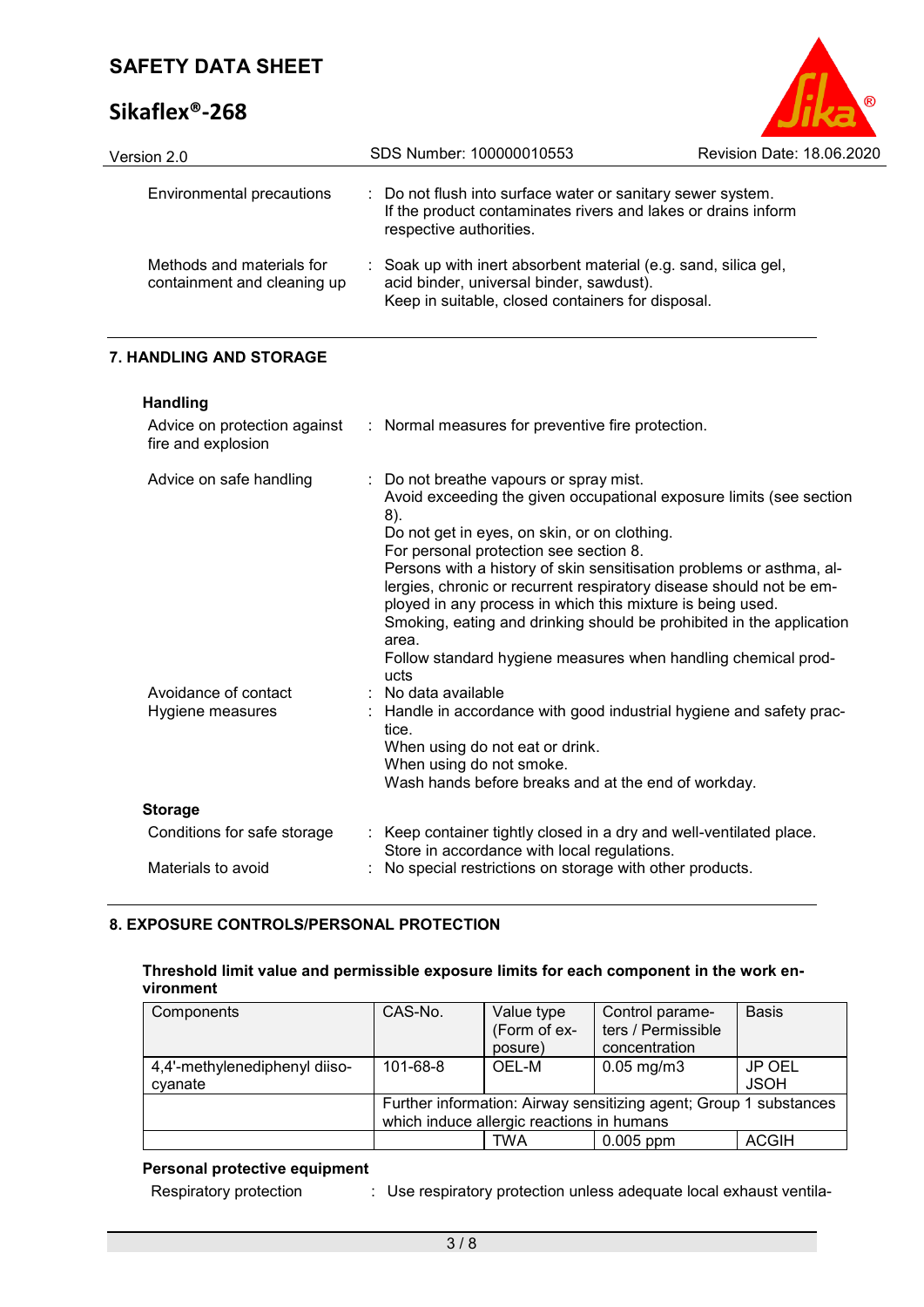## **Sikaflex®-268**



| Version 2.0              | SDS Number: 100000010553                                                                                                                          | Revision Date: 18.06.2020                                                                                                                                                                                                                                                                                                                               |
|--------------------------|---------------------------------------------------------------------------------------------------------------------------------------------------|---------------------------------------------------------------------------------------------------------------------------------------------------------------------------------------------------------------------------------------------------------------------------------------------------------------------------------------------------------|
|                          | sures are within recommended exposure guidelines.                                                                                                 | tion is provided or exposure assessment demonstrates that expo-<br>The filter class for the respirator must be suitable for the maximum<br>expected contaminant concentration (gas/vapour/aerosol/particu-<br>lates) that may arise when handling the product. If this concentra-<br>tion is exceeded, self-contained breathing apparatus must be used. |
| Hand protection          | : Chemical-resistant, impervious gloves complying with an approved<br>ucts if a risk assessment indicates this is necessary.                      | standard should be worn at all times when handling chemical prod-                                                                                                                                                                                                                                                                                       |
| Eye protection           | : Safety eyewear complying with an approved standard should be<br>used when a risk assessment indicates this is necessary.                        |                                                                                                                                                                                                                                                                                                                                                         |
| Skin and body protection | : Choose body protection in relation to its type, to the concentration<br>and amount of dangerous substances, and to the specific work-<br>place. |                                                                                                                                                                                                                                                                                                                                                         |

### **9. PHYSICAL AND CHEMICAL PROPERTIES**

| Appearance                                  |   | Paste                                   |
|---------------------------------------------|---|-----------------------------------------|
| Colour                                      |   | <b>Black</b>                            |
| Odour                                       |   | Characteristic                          |
| <b>Odour Threshold</b>                      |   | No data available                       |
| pH                                          |   | Not applicable                          |
| Melting point/range / Freezing<br>point     | ÷ | No data available                       |
| Boiling point/boiling range                 | t | No data available                       |
| Flash point                                 |   | ca. 140 °C (284 °F), Method: Closed cup |
| Evaporation rate                            |   | No data available                       |
| Flammability                                |   | No data available                       |
| Upper explosion limit                       |   | No data available                       |
| Lower explosion limit                       |   | No data available                       |
| Vapour pressure                             |   | $0.01$ hPa $(0.01$ mmHg)                |
| Relative vapour density                     | t | No data available                       |
| Density                                     |   | ca. 1.27 g/cm3 (23 °C (73 °F))          |
| Solubility(ies)<br>Water solubility         |   | insoluble                               |
| Partition coefficient: n-oc-<br>tanol/water |   | No data available                       |
| Auto-ignition temperature                   |   | No data available                       |
| Decomposition temperature                   | ÷ | No data available                       |
| Viscosity                                   |   |                                         |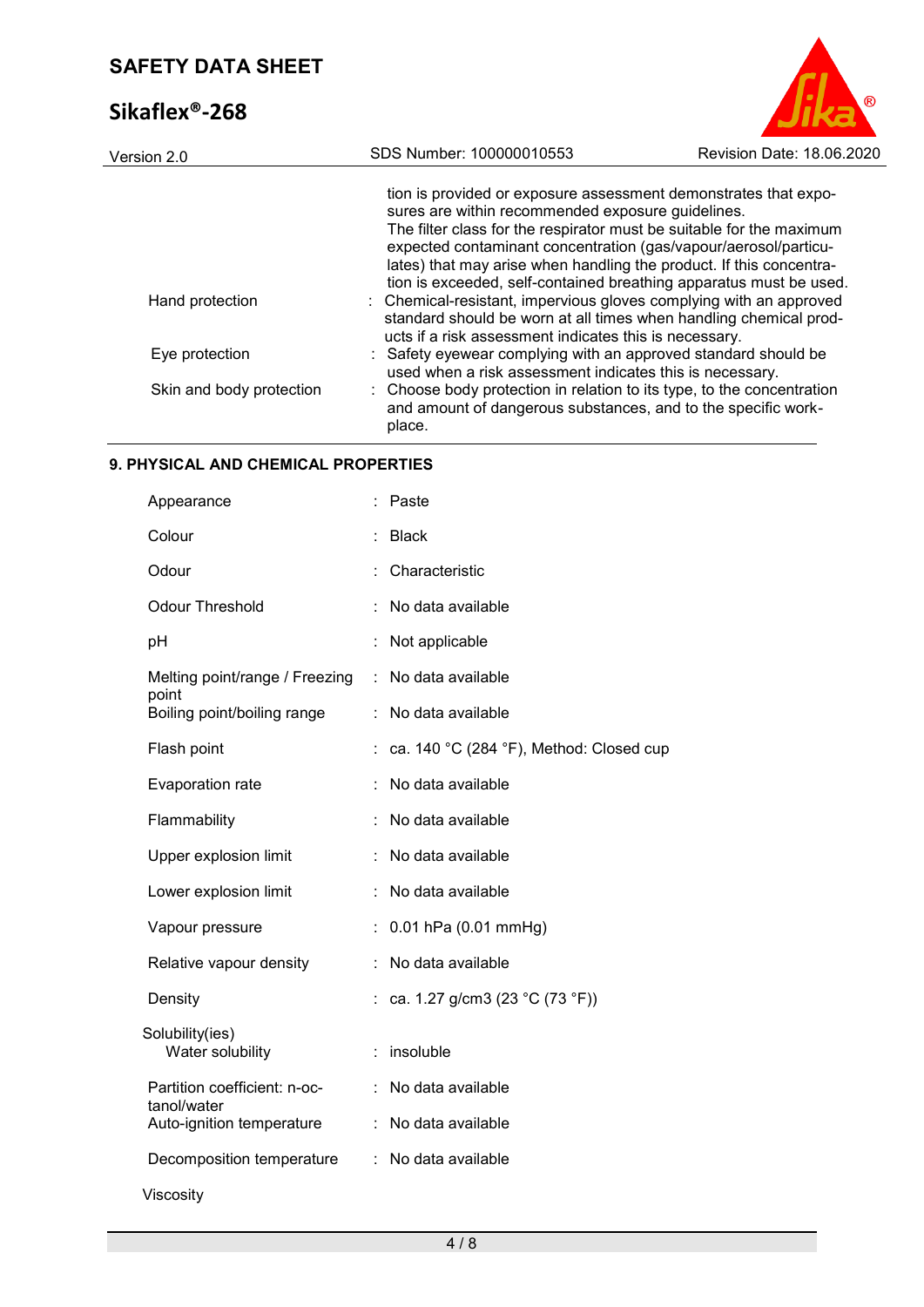## **Sikaflex®-268**



| Version 2.0                 | SDS Number: 100000010553       | Revision Date: 18.06.2020 |
|-----------------------------|--------------------------------|---------------------------|
| Viscosity, dynamic          | $\therefore$ No data available |                           |
| Viscosity, kinematic        | : > 20.5 mm2/s (40 °C)         |                           |
| <b>Explosive properties</b> | $\therefore$ No data available |                           |
| Molecular weight            | $\therefore$ No data available |                           |
|                             |                                |                           |

### **10. STABILITY AND REACTIVITY**

| Reactivity<br>Chemical stability<br>Possibility of hazardous reac-<br>tions          | : No dangerous reaction known under conditions of normal use.<br>: The product is chemically stable.<br>: No hazards to be specially mentioned. |
|--------------------------------------------------------------------------------------|-------------------------------------------------------------------------------------------------------------------------------------------------|
| Conditions to avoid<br>Incompatible materials<br>Hazardous decomposition<br>products | : No data available<br>$\therefore$ No data available<br>: No decomposition if stored and applied as directed.                                  |

### **11. TOXICOLOGICAL INFORMATION**

### **Acute toxicity**

Not classified based on available information.

## **Components:**

**Carbon black:**  $\therefore$  LD50 Oral (Rat): > 8,000 mg/kg

# **4,4'-methylenediphenyl diisocyanate:**

: Acute toxicity estimate: 1.5 mg/lTest atmosphere: dust/mist, Method: Expert judgement

### **Skin corrosion/irritation**

Not classified based on available information.

### **Serious eye damage/eye irritation**

Not classified based on available information.

### **Respiratory or skin sensitisation**

Skin sensitisation: May cause an allergic skin reaction Respiratory sensitisation: May cause allergy or asthma symptoms or breathing difficulties if inhaled.

### **Germ cell mutagenicity**

Not classified based on available information.

### **Carcinogenicity**

Not classified based on available information.

#### **Reproductive toxicity**

Not classified based on available information.

### **STOT - single exposure**

Not classified based on available information.

#### **STOT - repeated exposure**

Not classified based on available information.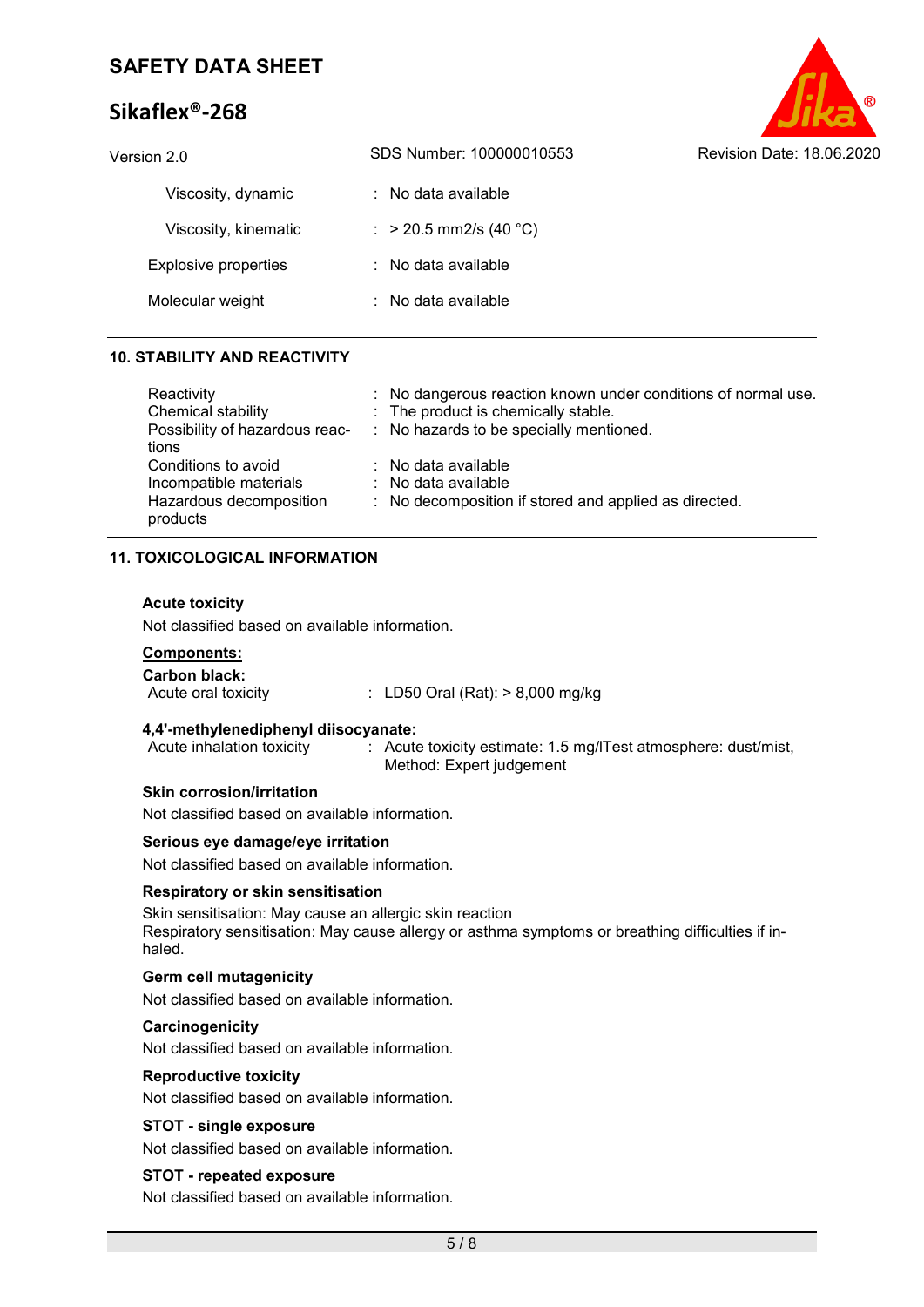## **Sikaflex®-268**



#### **Aspiration toxicity**

Not classified based on available information.

### **12. ECOLOGICAL INFORMATION**

#### **Ecotoxicity**

### **Components:**

**Carbon black:**

 $\therefore$  LC50 (Brachydanio rerio (zebrafish)): > 1,000 mg/l Exposure time: 96 h

### **Persistence and degradability**

No data available

### **Persistence and degradability**

No data available

#### **Bioaccumulative potential**

No data available

#### **Mobility in soil**

No data available

### **Hazardous to the ozone layer**

Not applicable

#### **Other adverse effects**

#### **Product:**

Additional ecological information

: An environmental hazard cannot be excluded in the event of unprofessional handling or disposal

### **13. DISPOSAL CONSIDERATIONS**

| <b>Disposal methods</b> |                                                                                      |
|-------------------------|--------------------------------------------------------------------------------------|
| Waste from residues     | : The product should not be allowed to enter drains, water<br>courses or the soil.   |
|                         | Do not contaminate ponds, waterways or ditches with chemi-<br>cal or used container. |
|                         | Send to a licensed waste management company.                                         |
| Contaminated packaging  | : Empty remaining contents.                                                          |
|                         | Dispose of as unused product.                                                        |
|                         | Do not re-use empty containers.                                                      |

### **14. TRANSPORT INFORMATION**

#### **International Regulations**

#### **UNRTDG**

Not regulated as a dangerous good

#### **IATA-DGR**

Not regulated as a dangerous good

#### **IMDG-Code**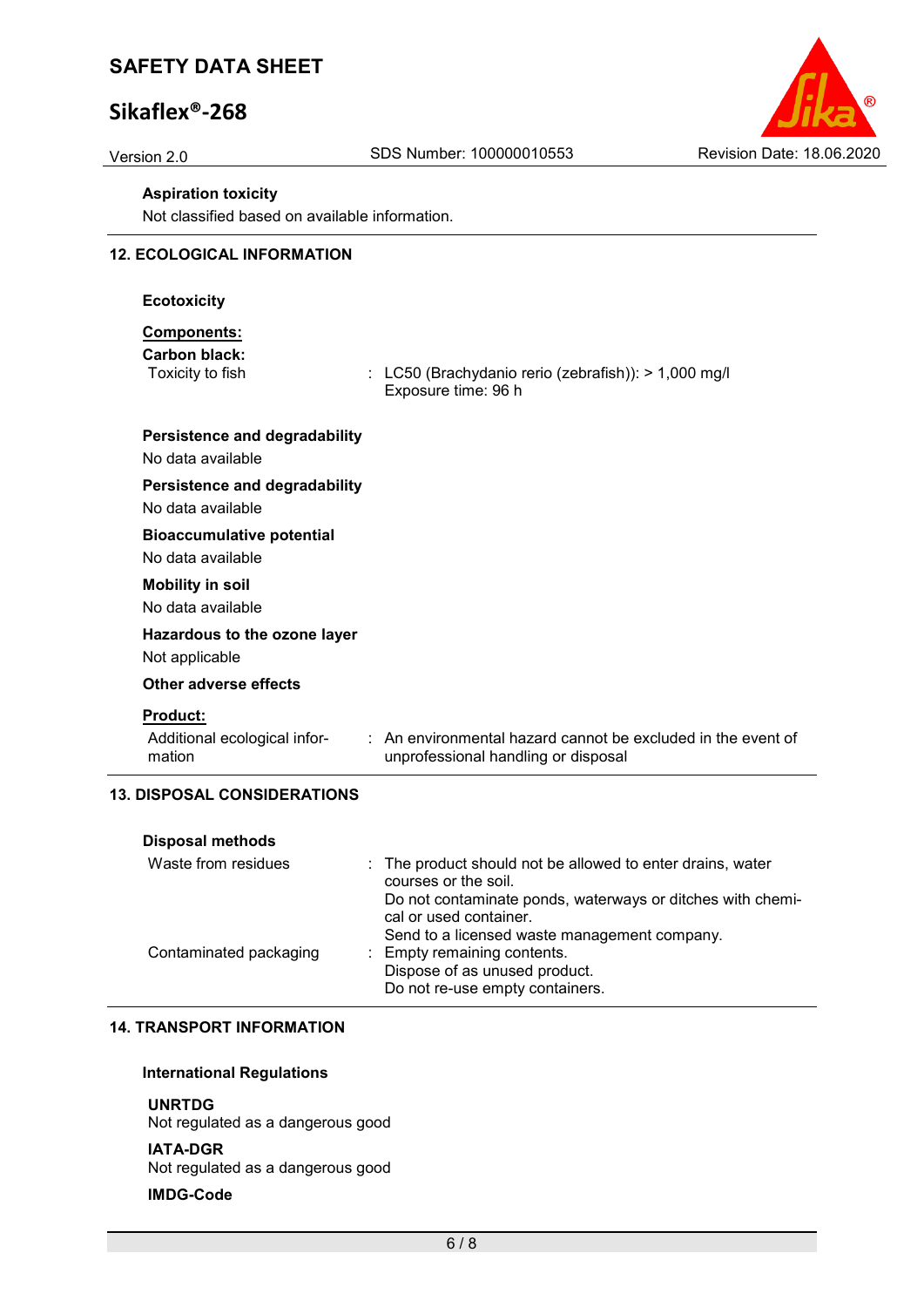## **Sikaflex®-268**



Not regulated as a dangerous good

## **Transport in bulk according to Annex II of MARPOL 73/78 and the IBC Code**

Not applicable for product as supplied.

#### **National Regulations**

Refer to section 15 for specific national regulation.

### **15. REGULATORY INFORMATION**

#### **Related Regulations**

**Fire Service Law** Not applicable

**Industrial Safety and Health Law**

#### **Harmful Substances Prohibited from Manufacture** Not applicable

**Harmful Substances Required Permission for Manufacture** Not applicable

**Substances Prevented From Impairment of Health** Not applicable

**Circular concerning Information on Chemicals having Mutagenicity - Annex 2: Information on Existing Chemicals having Mutagenicity** Not applicable

**Circular concerning Information on Chemicals having Mutagenicity - Annex 1: Information on Notified Substances having Mutagenicity** Not applicable

#### **Substances Subject to be Notified Names**

Article 57-2 (Enforcement Order Table 9)

| Chemical name                         | Number | Concentration (%) |
|---------------------------------------|--------|-------------------|
| l Carbon black                        | 130    | $>=10 - 20$       |
| Methylenebis(4,1-phenylene) diisocya- | 599    | $>= 01 - 1$       |
| nate                                  |        |                   |

#### **Substances Subject to be Indicated Names**

Article 57 (Enforcement Order Article 18)

| $\sim$<br>:`hemical<br>name | Number |
|-----------------------------|--------|
| black<br>arborٽ ت           | 130    |

**Ordinance on Prevention of Hazards Due to Specified Chemical Substances** Not applicable

#### **Ordinance on Prevention of Lead Poisoning** Not applicable

**Ordinance on Prevention of Tetraalkyl Lead Poisoning** Not applicable

**Ordinance on Prevention of Organic Solvent Poisoning** Not applicable

**Poisonous and Deleterious Substances Control Law** Not applicable